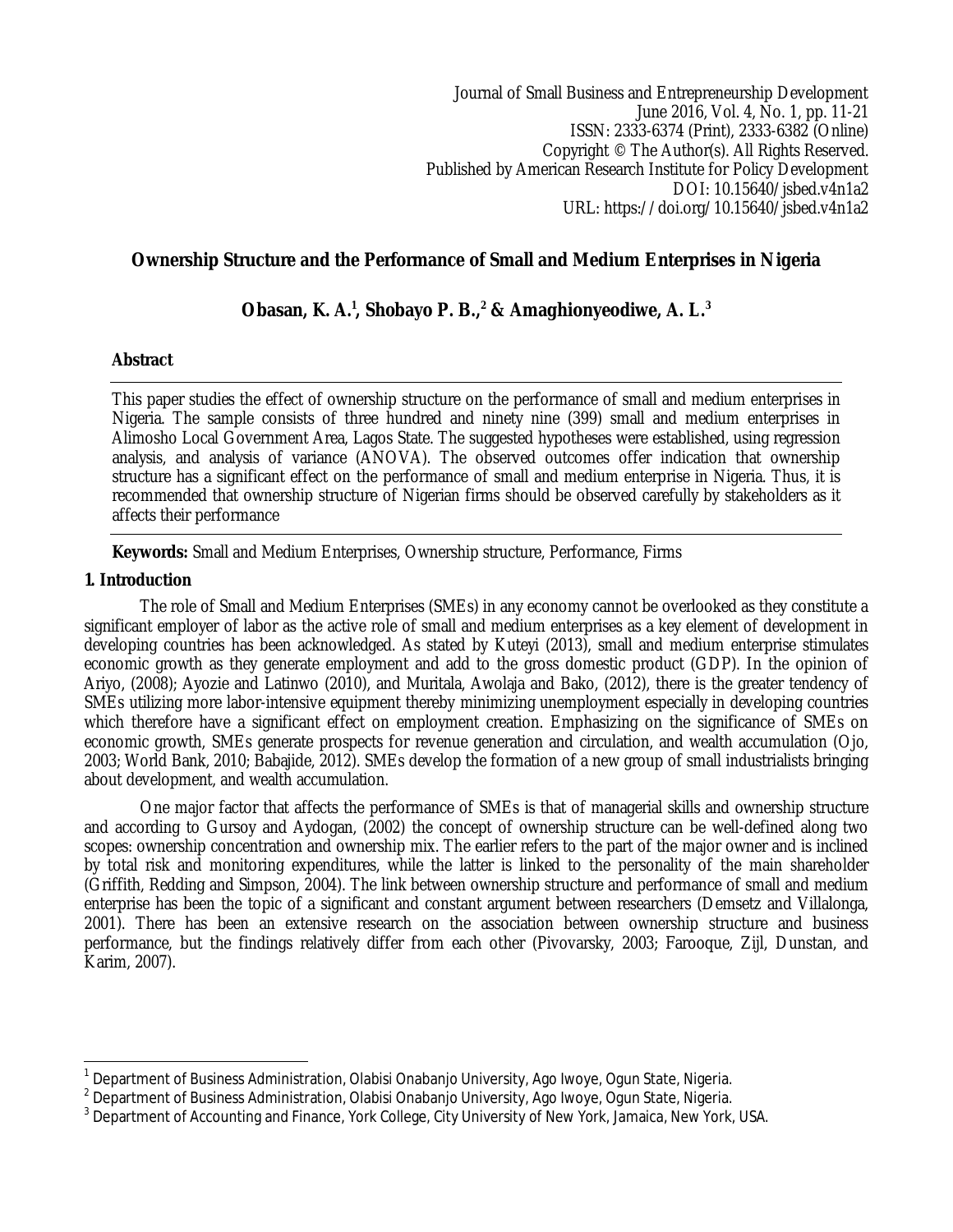In Nigeria, the Central Bank of Nigeria supports the Small and Medium Industries and Equity Investment Scheme (SMIEIS) in their definition of SMEs as an enterprise with a maximum asset base less than N200 million (equivalent of about \$1.43 million) excluding land and working capital, and with the number of staff employed not less than 10 (otherwise will be a cottage or micro-enterprise) and not more than 300 (Sanusi 2003; Udechukwu 2003; Akabueze 2002; SMIEIS 2002; and Sanusi 2004). And according to the Central bank of Nigeria, Small and Medium Enterprises (SMEs) are critical to the development of any economy as they possess great potentials for employment generation, improvement of local technology, output diversification, development of indigenous entrepreneurship and forward integration with large-scale industries.

In Nigeria, there has been gross under performance of the SMEs sub-sector and this has undermined its contribution to economic growth and development. The key issues affecting the SMEs in the country can be grouped into four namely: unfriendly business environment, poor funding, low managerial skills, and lack of access to modern technology (FSS 2020 SME Sector Report, 2007). This study focuses on the managerial skills as it relates to the ownership structure and SMEs performance. However, the study on the effect of ownership structure on SME performance in the Nigerian environment is rare, and the limited identified research on the subject matter has produced conflicting results (Adenikinju and Ayorinde, 2001). This identified problem has brought about a research gap in which the researcher tends to address. Thus, the central objective of this paper is to determine if ownership structure has any significant effect on the performance of small and medium enterprise (SMEs) in the Nigerian environment.

This paper is divided into five sections which includes the introduction as section one. Section two presents the literature review while section three is the research methodology, while section four contains the data analysis and interpretation. Section five concludes the paper with the relevant policy recommendations.

#### **2. Literature Review**

#### **2.1 The Concept of Small & Medium Enterprises (SMEs)**

According to International labor Organization (2005), there is no globally unified agreed definition of Small and Medium Enterprise (SMEs). The study indicated that there have been over 50 definitions was identified in 75 countries and each definition was made to suit specific criterion of enterprises and the stage of its industrial development of a particular country or state. In Nigeria, the definition of small and medium enterprise by the Small and Medium Industries and Equity Investment Scheme (SMIEIS) describes SME as an enterprise with a maximum asset base less than N200 million (equivalent of about \$1.43 million) excluding land and working capital, and with the number of staff employed not less than 10 (otherwise will be a cottage or micro-enterprise) and not more than 300 (Sanusi 2003; Udechukwu 2003; Akabueze 2002; SMIEIS 2002; & Sanusi 2004).

Even if there are variances in the definition of SMEs, it is generally agreed that SMEs play a significant role in economic development. Almost 10% of entire industrial production and 70% of manufacturing occupation are by SMEs (Osuagwu, 2001). SMEs similarly encourage business through the use of local resources. SMEs are commonly considered as crucial instrument which drives economic development and generate employment opportunities as well as rural development (Osuagwu, 2001). Finance is an essential instrument which promotes the channels of a business as well as enhances performance. No business can be successful or develop without adequate finance. There are different sources of finance to SMEs. The sources of finance could come from the Commercial Banks, and specialized banks like the micro-finance banks. Micro finance institutions such as cooperative societies and credit unions also finance SMEs. Some organizations also provides source of finance to SMEs through donation for expansion schemes (Carpenter, 2006). In spite of these various sources of finance, SMEs still lack sufficient financing. The finance sources highlighted are inadequate and not constantly accessible. Commercial banks do not assist SMEs because of the apparent hazard in giving loans (Carpenter, 2006). Just as small is attractive, so does it have its difficulties ranging from funding to marketing, raw materials, technology and infrastructural facilities.

Due to the risk and uncertainty surrounding small businesses, banks are hesitant to offer SMEs loans which there are no guarantee of recovering (Aigboje, 2006). Another challenge for SMEs is the market. Often, SMEs have no understanding of the market channels (Osuagwu, 2001).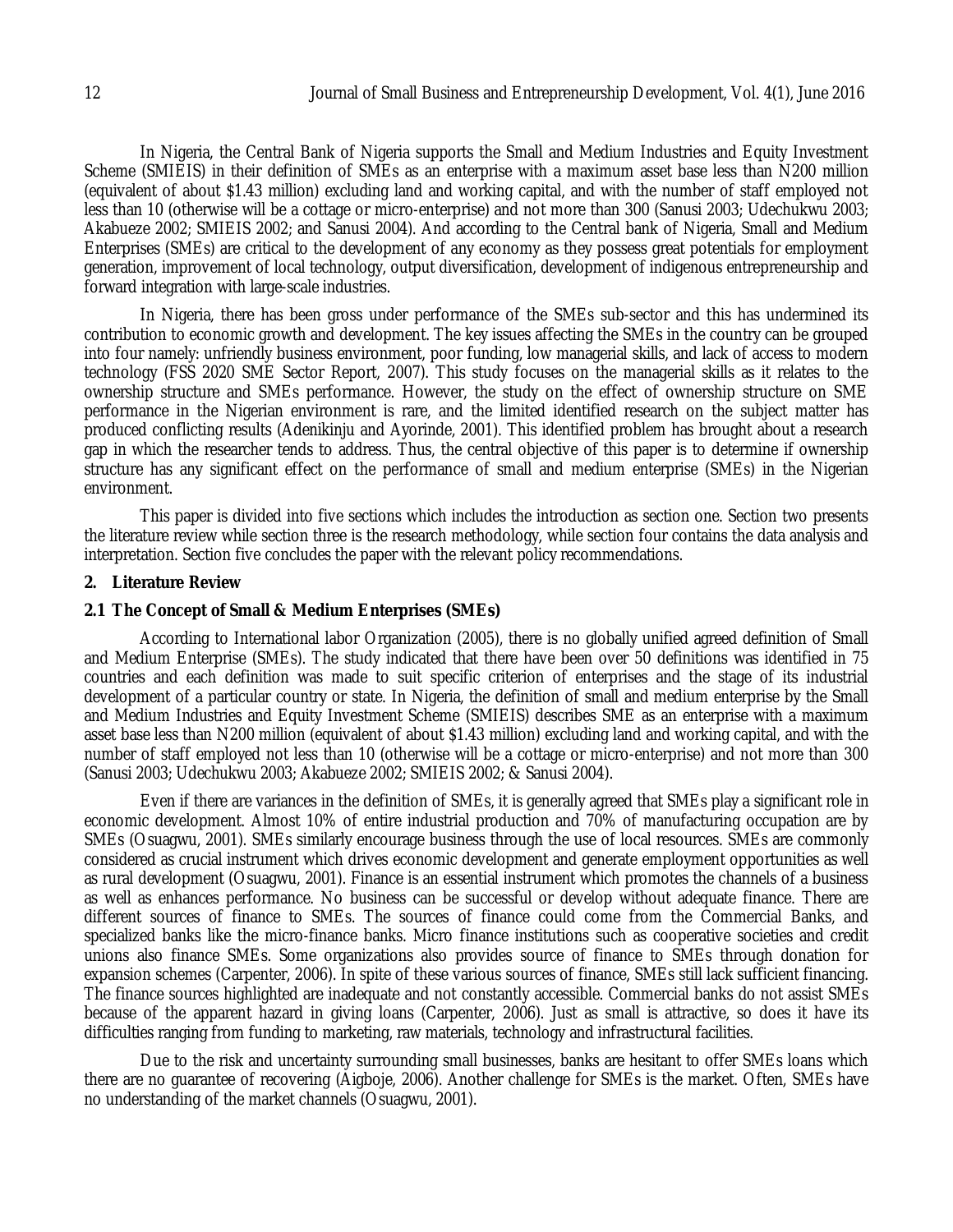Additionally, SMEs face the challenge of inadequate infrastructural facilities. There are quite no decent roads, no pipe borne water in several parts of the country, and no sufficient power supply to enhance business survival. Yet, the small and medium enterprises have continuously been doing business in this distressed condition (Ajonbadi, 2001). Finally, many of the small businesses are labor intensive. Some use obsolete machineries and equipment. Some are old-fashioned that hinge majorly on the amount of people involved for increased production (Carpenter, 2006).

## **2.2 Concept of Ownership Structure**

Ownership structure could be defined as the means of control over a business enterprise and being able to dictate its functioning and operations. There are different types of ownership structure which can be grouped into managerial/insider ownership and foreign ownership. These includes sole proprietorship, partnership, limited partnership, limited liability company (LLC), corporation (profit & non-profit).

A sole proprietorship is a one-person business that is not registered with the corporate affairs commission. Sole proprietorship need not file any paper for registration. Sole proprietorship is not a distinct legal personality which implies that it is inseparable from its owner, and it cannot sue nor be sued. Similarly, partnership is simply a business owned by two or more people. Partners are each personally liable for the entire amount of any business debts and claims. Sole proprietorships and partnerships make sense in a business where personal liability isn't a big worry; for example, a small service enterprise in which you are unlikely to be sued and for which you won't be borrowing much money for inventory or other costs (Barako and Tower, 2006).

Limited Liability Company (LLC) or a corporation is a bit more complicated and costly. The main benefit of a Limited Liability Company or a corporation is that these ownership structures limit the owners' personal liability for business debts. What differentiate the limited liability company from other forms of ownership structure is that it is a separate legal entity, distinct from the people who owns controls and manages it. A nonprofit corporation is a corporation formed to carry out a charitable, educational, religious, literary, or scientific purpose. A nonprofit corporation can raise much-needed funds by soliciting public and private grants, and donations from individuals and companies (Barako and Tower, 2006).

#### **2.2.1 Managerial/Insider Ownership**

The significance of assigning an ownership structure to insider owners could be that they select to decrease the level of risk of the business so as to minimize their own level of personal risk. A key inference that could be deducted from this opinion is that insider ownership is a double edged sword that could affect the performance of the in either direction. Theoretically, the effect of managerial/insider ownership falls in two main premises; the Convergence-of-Interest and the Entrenchment hypotheses. The Convergence-of-Interest premise assumes that managers or insiders chase their personal interest at the cost of external stakeholders; a large proportion of shares to insider owners are consequently anticipated to inspire the mangers to chase interests that meet with that of the external shareholders (Mehran, 1995). The Entrenchment theory perceived that firms with a minimum insider ownership can still achieve better in the look of product market rivalry, but when the level of insider ownership becomes very high, this could provide them the chance to follow their selfish interest without the danger of job and salary loss (Lins, 2002; Lee and Ryu, 2003).

## **2.2.2 Foreign Ownership**

Foreign ownership is assumed to exert a positive influence on firm performance in certain ways. The main way is through the establishment of SME by a foreign investor which is made achievable through globalization. This is expected to bring about active observation on the management which can bring about a positive effect on business performance; also, involving expatriates in business activities may conform to the global corporate governance system. The cost however is presumed to be very high (Reese and Weisback, 2001).

## **2.3 Empirical Evidence on the Relationship between Ownership Structure & Performance**

Ownership structure is considered a significant issue that affects a company's performance. If ownership structure affects a company's performance, it is likely then to use the ownership structure to envisage firm performance.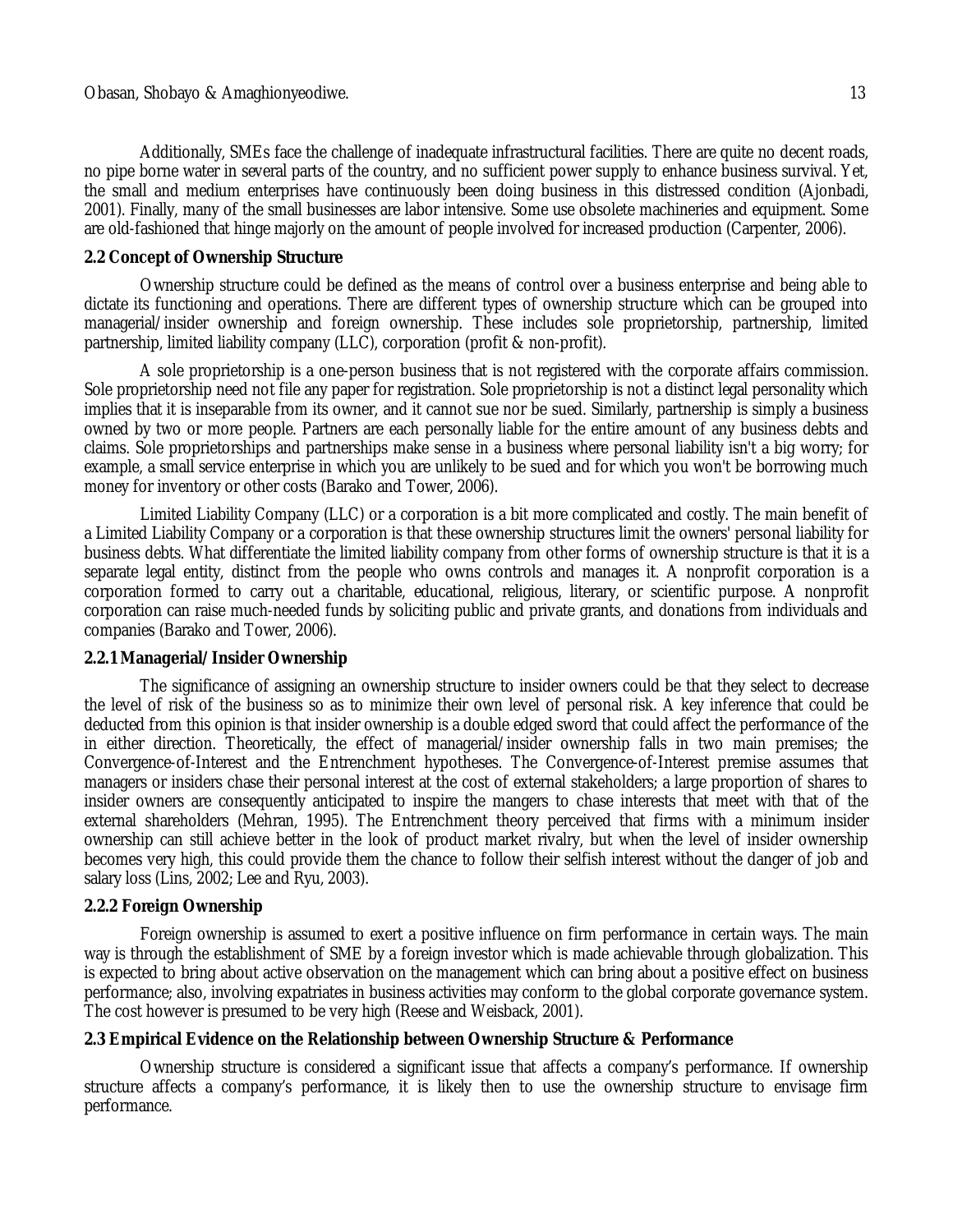There is resilient hypothetical and pragmatic evidence of an optimistic relationship between ownership structure and profitability (Zeitun and Tian, 2007). Demsetz and Villalonga (2001) studied the variables, ownership structure, and corporate performance with emphasis on insider ownership and concentrated ownership.

Their findings revealed that there was no significant relationship between concentrated ownership and firm performance; it further revealed that insider ownership has a negative relationship with firm performance. This implies that insider ownership has a significant relationship with firm performance; however, the relationship is in a negative direction.

Pivovarsky (2003) in his research titled ownership concentration and performance in Ukraine's privatized enterprises examined impact of concentrated ownership on performance and found out that there exist a significant positive relationship between concentrated ownership and firm performance. The study of Bai, Liu, Lu, Song, and Zhang, (2005) found out in their study titled an empirical study on corporate governance and market valuation in China that concentrated ownership and foreign ownership is positively related to firm value, while there is negative relationship between the largest shareholder and firm value. He further found out that insider ownership is not related to firm value. Farooque et al. (2007) in their study titled ownership structure and corporate performance: Evidence from Bangladesh discovered that ownership does not have significant impact on firm performance. However, he further discovered that performance has significant negative impact on ownership. Finally the study of Alonso-Bonis and res-Alonso (2007) studied ownership structure and performance in large Spanish companies: Empirical evidence in the context of an endogenous relation, and they found out that there was a positive systematic and significant relation between ownership concentration and firm performance as well as a positive and significant relation between insider and firm performance.

The results from Arosa et al. (2010) study of SMEs in Spain suggest that family ownership is related to higher firm performance depending on the role the family plays in the firm. If the family is a large shareholder with a board of directors or executive representation, family firm behavior differs from other concentrated ownership structures and seems to face different agency problems. They also noted the differences between family firms run by the first generation and those run by subsequent generations. The presence of independents on the board has a positive effect on performance when the firm is run by the first generation. However, when the firm is run by the second and subsequent generations, the presence of independents has no effect on performance. Pinto and Augusto (2014) analyzed the relationship between ownership concentration and corporate operational profitability in Portuguese SMEs.

They used a quadratic specification, which is validated for the companies under study and for the subsamples generated from the criteria of size, age, and nature of ownership. Their results showed that when they segment the sample by the nature of ownership, the empirical evidence shows that the relationship is valid only for family businesses, in line with the potential benefits associated with these companies. Bauweraerts and Colot (2014) investigated the relationship between governance structures and family firms' performance so as to determine if governance is a driver of value creation or a mechanism enabling family businesses to retain stakeholders' confidence. Their results showed that family governance practices are negatively linked with firm's performance while classic governance practices do not play a significant role. It suggests that the implementation of formal family governance mechanisms creates a superfluous cost that hampers performance. Our findings also demonstrate that family firms with the lowest levels of performance display the higher governance scores, thus suggesting that family firms try to improve the image perceived by stakeholders.

#### **2.4 Theoretical Framework**

# **2.4.1 Agency Theory**

According to Sevenpillarsinstitute.org (n.d.) Agency Theory explains how to best organize relationships in which one party determines the work while another party does the work. In this relationship, the principal hires an agent to do the work, or to perform a task the principal is unable or unwilling to do. Agency theory assumes both the principal and the agent are motivated by self-interest. This assumption of self-interest dooms agency theory to inevitable inherent conflicts.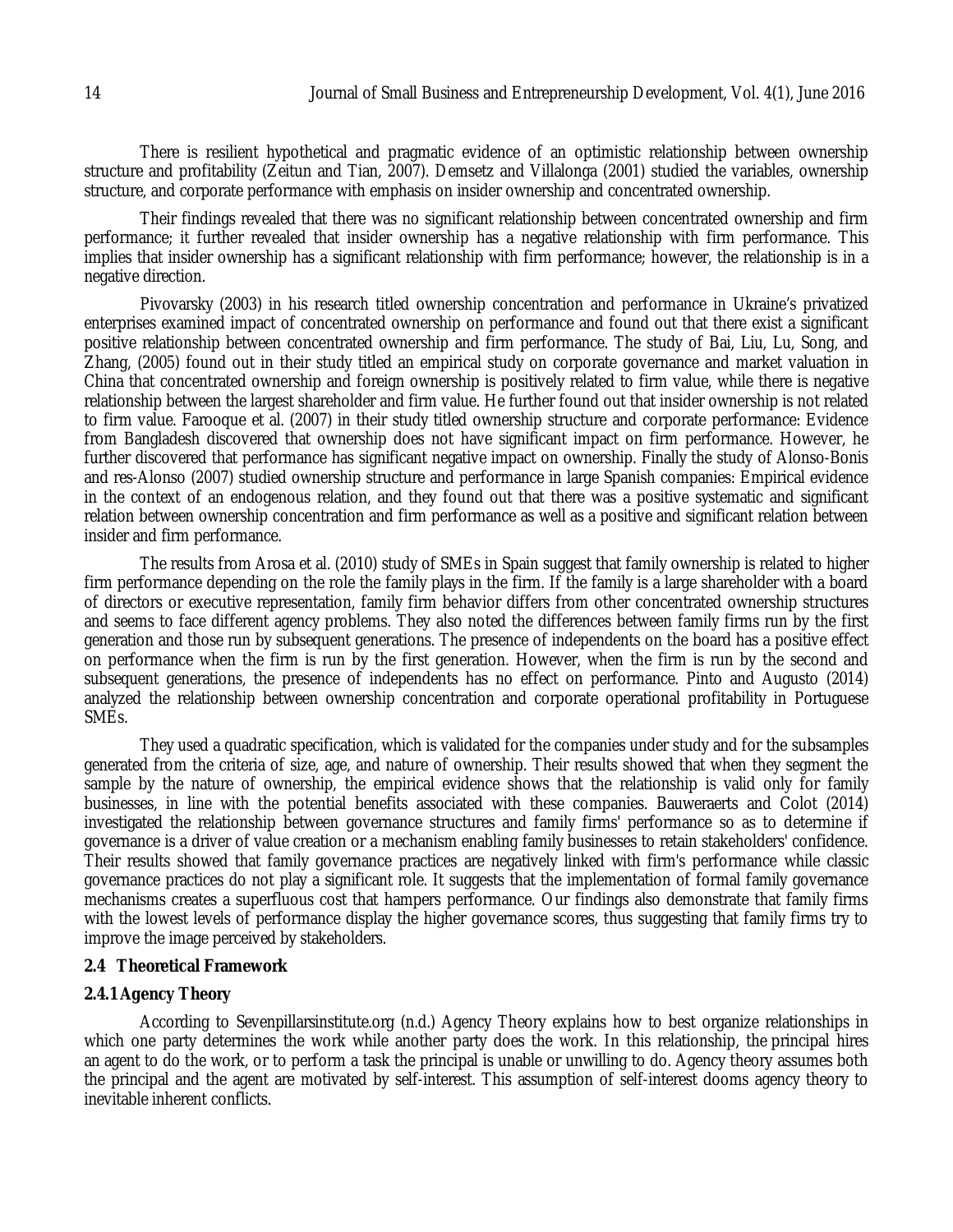#### Obasan, Shobayo & Amaghionyeodiwe. 15

Thus, if both parties are motivated by self-interest, agents are likely to pursue self-interested objectives that deviate and even conflict with the goals of the principal. Yet, agents are supposed to act in the sole interest of their principals. To determine when an agent does (and does not) act in their principal's interest, the standard of "Agency Loss" has become commonly used. Agency loss is the difference between the best possible outcome for the principal and the consequences of the acts of the agent. And when an agent acts entirely in her own self-interest, against the interest of the principal, then agency loss becomes high. Furthermore, Sevenpillarsinstitute.org (n.d.) stated that research on agency theory shows that agency loss is minimized when two particular statements are true.

The first is that the principal and the agent share common interests. Essentially, this means that both the principal and the agent desire the same outcome. The second is that the principal is knowledgeable about the consequences of the agent's activities. In other words, the principal knows whether their agent's actions serve in the principal's best interest. If either of these statements is false, it follows that agency loss is therefore, likely to arise.

One objection to agency theory is that it "relies on an assumption of self-interested agents who seek to maximize personal economic wealth" (Bruce et al., 2005). According to Sevenpillarsinstitute.org (n.d.) the challenge is therefore, to get agents to either set aside their self-interest, or work in a way in which they may maximize their personal wealth while still maximizing the wealth of the principal. Thus, a standard of agency duty and action is necessary, not because agents are universally selfish, but because the potential for differences between the principal's and the agent's interests exists.

Pinto and Augusto (2014) stated that Agency theory has contributed to the understanding of the problems underlying the conflict within organizations. More specifically, agency theory states that the ownership structure is an important determinant of performance – causality of property for performance. Most study on the relationship between ownership structure and firm performance is entrenched in the agency theory (Farooque, Zijl, Dunstan, and Karim, 2007). The theory assumes essential pressure between shareholders and corporate managers (Jensen and Meckling, 1976). An elementary postulation of the agency theory, consequently, is that managers will act unscrupulously to advance their own concern before shareholders; and the elementary inference is that the worth of the firm cannot be exploited since managers have decisions which permit them to confiscate worth to themselves (Turnbull, 1997).

A group of rigorously self-centered actors implied in the agency theory suggests struggles of attention that must be decided through motivations, observing, or controlling action (Cohen and Holder-Webb, 2006), which involve added budget to the firm. Jensen and Meckling (1976) summarize these agency costs as being the cost of: observing management (the agent); connecting the agent to the principal (stockholder/residual applicant); and residual victims. The emphasis of corporate governance is to reduce these budgets and improve firm performance. It turns out to be vital that management is continually examined to guarantee it does not chase policies that are hostile to the success of the enterprise. This observing mission rests directly with the board whose structure mirrors the ownership structure of the firm.

Randøy, and Goel (2003) posited that the separation of ownership and control is the key condition giving rise to agency cost. And freed from the constraints of reducing agency costs, founding family firms can benefit by getting as much involvement from their founder, directors, and other insiders as possible. This implies that the firm can utilize the exceptional resources and capabilities that the founder(s) utilized to make the firm succeed in the first place. Studies by McConaughy et al. (2001) supports the contention that founding family control is key to reduced agency costs and higher firm performance (McConaughy et al., 1998). On the contrary, Randøy, and Goel (2003) opined that in a non-founder firm, a high level of board and inside ownership (including that of directors) creates conditions conducive to managerial entrenchment and self-aggrandizing behavior. As a result, it reduces outside owner's ability to monitor and control the behavior of the firm's leadership, which reduces the value of the firm, that is, the firm incurs high agency cost for lack of transparency. In this case, a high level of insider ownership is not functional, since the managers of the nonfamily firm have less incentive to use it to increase firm value by pursuing innovative entrepreneurial opportunities, rather, they may use it for entrenchment purposes.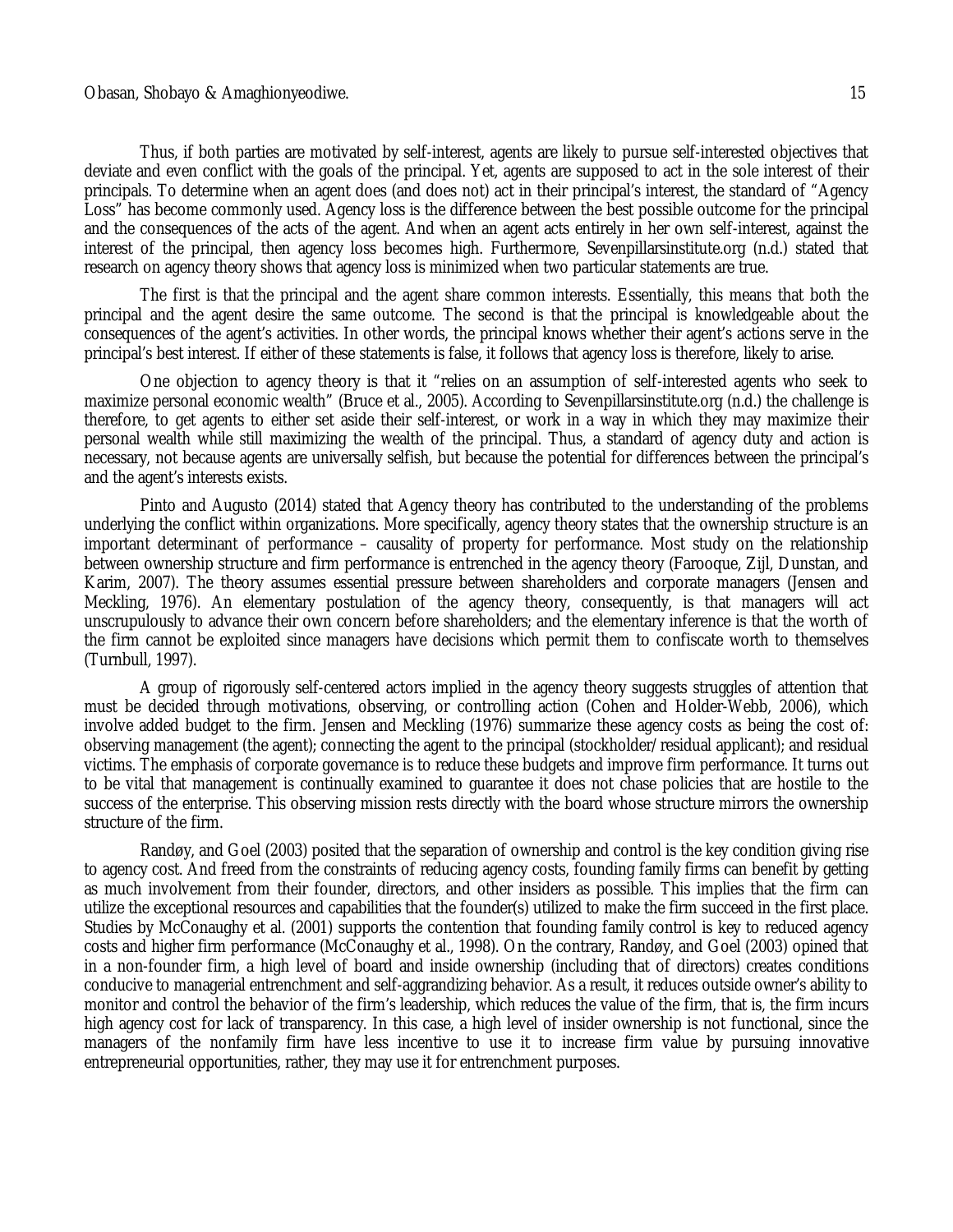Based on the above arguments and wide range empirical research on ownership structure and performance, and findings indicating the relationship between ownership structure and performance, we propose the following hypotheses:

**H01:** Insider ownership structure has no significant effect on performance of small and medium enterprises in Nigeria.

**H02:** Foreign ownership structure has no significant effect on small and medium enterprises in Nigeria.

#### **3. Methodology**

This study is a survey research design which is used in an attempt to gather data and provide test the hypotheses from the respondents. The use of survey research method is justified because it helps to determine whether or not there exist significant effects on the variables under study. This study applies a positivist philosophy to survey research design. Population can be defined as the total number of elements under consideration clearly defined. Population can be large, small, finite or infinite. The population under consideration in this study is five hundred (500) owners of small and medium enterprises small and medium enterprise in Alimosho local government area in Lagos State. This local government is selected because it is the largest local government in Lagos State comprising of more than one million people in the area.

Sample is a representation of the population which exhibits the critical characteristics of the population under consideration. It is a smaller group of element drawn through a definite procedure from a specified population. The sample size for this study is determined using the Taro Yamane formula which is

 $N = N/1 + Ne2$ .

Where:  $n =$ Sample size,  $N =$  Population,  $e =$  Error term = 0.05

Thus, the sample size is  $n = 500/1 + 500 \times 0.05^2 = 399$ 

The sample is therefore three hundred and ninety nine (399) owners of small and medium enterprises, which represents 79.8% of the total population under consideration. A non-probabilistic sampling technique is adopted in the process of selecting the sample of the study. This study adopted only primary data because its conclusion is based on responses from the respondents. These data are gathered by a means of questionnaire which are administered to the selected respondents. The data gathered are analyzed using statistical package for social sciences (SPSS V20). In testing for the effect of ownership structure on the performance of small and medium enterprises, the amount of variations in the dependent variable (performance) which can be associated with the changes in the value of the independent variable (Insider ownership and foreign ownership) was tested using regression analysis.

#### **4. Results**

#### **4.1 Variables & Measures**

### *4.1.1 Ownership Structure*

This study initiated a five-point likert scale which ranged from strongly agree to strongly disagree to access questions on ownership structure. The results of the respondents rating on the five items are looked into, added up and averaged to generate the mean of ownership structure. Ownership structure is considered high if the index is equal to or greater than 5.0 while it is considered low if less than 5.0. The Cronbach alpha of the items is calculated to as 0.76 suggesting that the items are highly reliable.

#### **4.1.2 Performance**

A five-point point likert scale is also generated for performance. The scales ranged from strongly agree to strongly disagree. The result of the items are added and averaged to determine the mean index. Organizational performance is considered high if the index is equal to or greater than 5.0 while it is considered low if less than 5.0. The Cronbach alpha of the items is calculated to be 0.81 suggesting that the items are highly reliable.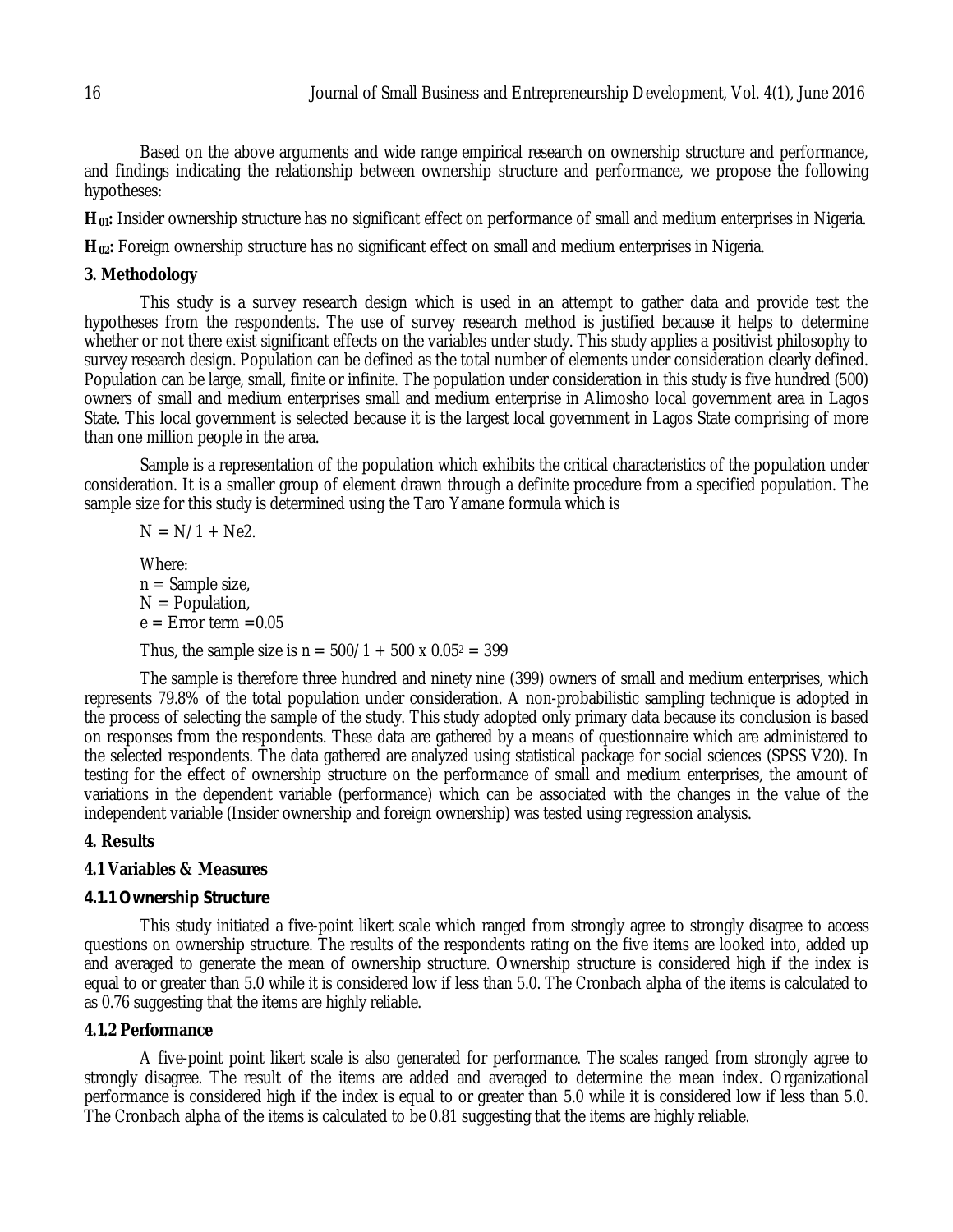# **4.2 Hypotheses testing**

H<sub>01</sub>: Insider ownership structure has no significant effect on performance of small and medium enterprises in Nigeria.

# **Variables Entered/Removed<sup>a</sup>**

| ൶<br>"oae.<br>νI | $n + \alpha + \alpha$<br>$\sim$ $\sim$<br>$ -$<br>711<br>ж<br>แมน | .<br>ules.<br>novea<br>. | .vie<br>ли.             |
|------------------|-------------------------------------------------------------------|--------------------------|-------------------------|
|                  | ownership<br>m<br>-<br>Je.<br>. .                                 |                          | $n + \alpha r$<br>∠nter |

a. Dependent Variable: performance

b. All requested variables entered.

# **Model Summary**

| Model |           | IF<br>.nularr<br>uuai t | Square<br>ict <i>c</i><br>$n$ $\theta$<br>А | :stimate<br>. .<br>rror<br>οt<br>the<br>-<br>iэtu<br>-<br>_ |
|-------|-----------|-------------------------|---------------------------------------------|-------------------------------------------------------------|
| ⊷     | '98ª<br>- | - - -<br>ו טטו          | .030                                        | 37289<br>. ب                                                |

a. Predictors: (Constant), insider ownership

# **ANOVA<sup>a</sup>**

| Model |             | Sum of Squares | $D_1$ | Mean Square |         | r<br>NQ |
|-------|-------------|----------------|-------|-------------|---------|---------|
|       | Rearession  | 96.823         |       | 96.823      | 696.328 | 000b    |
|       | Residual    | 55.202         | 397   | 139         |         |         |
|       | $\tau$ otal | 152.025        | 398   |             |         |         |

a. Dependent Variable: performance

b. Predictors: (Constant), insider ownership

# **Coefficients<sup>a</sup>**

| Model |                   | <b>Unstandardized Coefficients</b> |            | <b>Standardized Coefficients</b> |        | Sig. |
|-------|-------------------|------------------------------------|------------|----------------------------------|--------|------|
|       |                   |                                    | Std. Error | <b>Beta</b>                      |        |      |
|       | (Constant)        | 1.547                              | 060        |                                  | 25.783 | .000 |
|       | insider ownership | 424                                | .016       | 798                              | 26.388 | .000 |

a. Dependent Variable: performance

The significant effect of insider ownership structure on performance of small and medium enterprises in Nigeria was analyzed using Regression analysis as well as Analysis of Variance (ANOVA). Preliminary analyses were conducted to ensure no violation of the assumptions of normality, linearity, multi-collinearity and homoscedasticity. After entry of insider ownership and performance scale, the total variance explained by the model as a whole was 79.8%, F = 696.328, <.005. It can be explained that insider ownership affects small and medium enterprises up to 79.8% which therefore means that there are other variables up to 20.2% which affects SMEs performance. It can therefore be said that the insider ownership structure have a strong positive significant effect on SMEs performance in Nigeria. Thus, hypothesis which states that insider ownership structure has no significant effect on performance of small and medium enterprises in Nigeria is therefore rejected.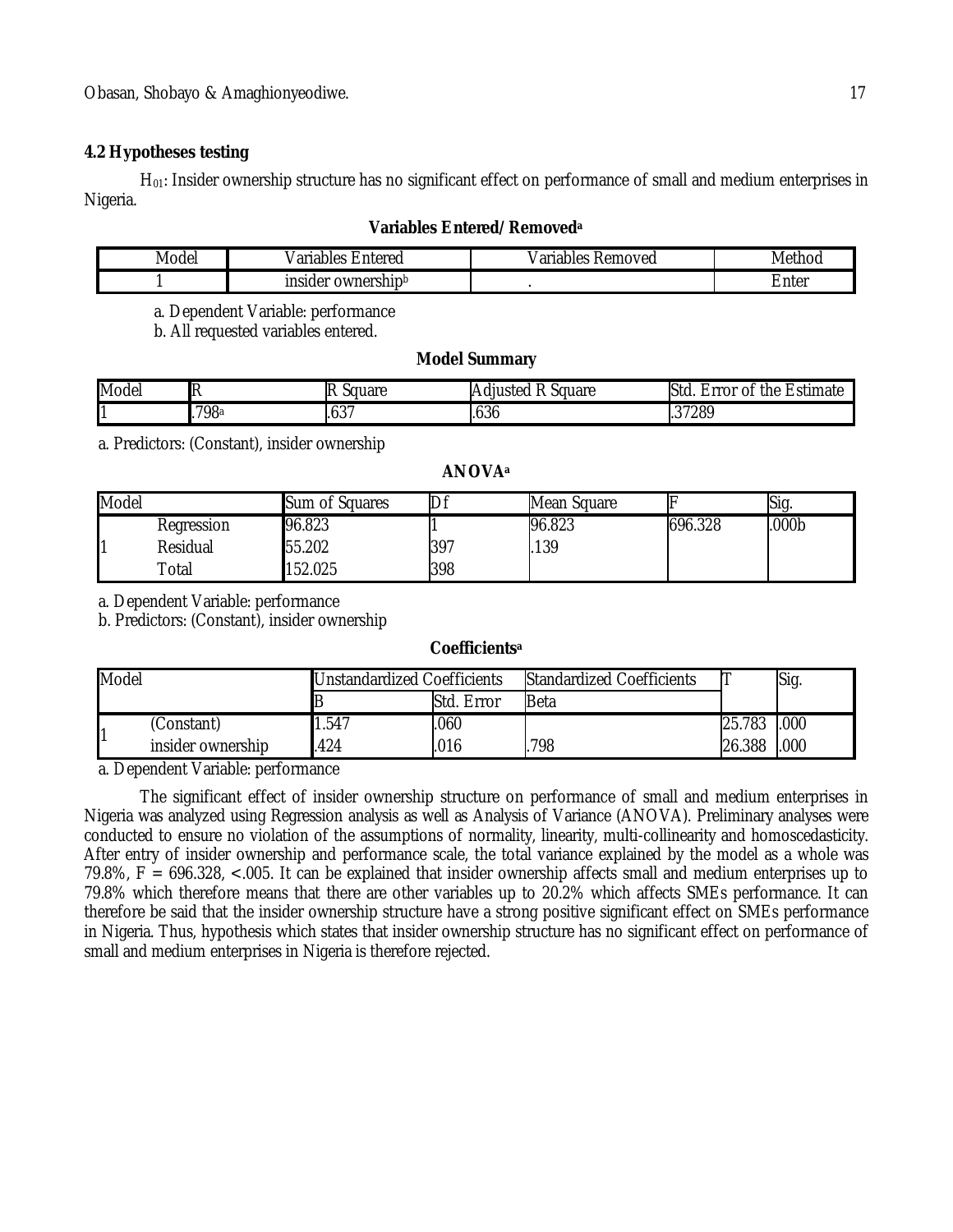# **H02: Foreign ownership structure has no significant effect on small and medium enterprises in Nigeria. Variables Entered/Removed<sup>a</sup>**

| Model | Variables<br>⊧ Entered        | <b>Nariables</b><br>∶Removed | Method     |
|-------|-------------------------------|------------------------------|------------|
| и     | ownershipb<br><b>T</b> oreign |                              | .nter<br>Έ |

a. Dependent Variable: performance

b. All requested variables entered.

# **Model Summary**

| Model | . .         | Square        | $\sim$ $\sim$<br><br>Square<br><b>Adjusted</b><br> | $\overline{\phantom{0}}$<br>Estimate<br>Std<br>≞rror<br>the<br>0t |
|-------|-------------|---------------|----------------------------------------------------|-------------------------------------------------------------------|
|       | 798а<br>. . | ົດ –<br>1.637 | $\sim$<br>1.030                                    | .37289                                                            |

a. Predictors: (Constant), foreign ownership

# **ANOVA<sup>a</sup>**

| Model |            | Sum of Squares   Df |     | Mean Square |         | Sig.              |
|-------|------------|---------------------|-----|-------------|---------|-------------------|
|       | Regression | 96.823              |     | 96.823      | 696.328 | .000 <sub>b</sub> |
|       | Residual   | 55.202              | 397 | 139         |         |                   |
|       | Гоtal      | 152.025             | 398 |             |         |                   |

a. Dependent Variable: performance

b. Predictors: (Constant), foreign ownership

# **Coefficients<sup>a</sup>**

| <b>Model</b> |                   | <b>Unstandardized Coefficients</b> |            | Standardized<br>Coefficients |        | Sig. |
|--------------|-------------------|------------------------------------|------------|------------------------------|--------|------|
|              |                   |                                    | Std. Error | Beta                         |        |      |
|              | (Constant)        | 1.547                              | .060       |                              | 25.783 | .000 |
|              | foreign ownership | .424                               | .016       | 798                          | 26.388 | .000 |

a. Dependent Variable: performance

The effect of foreign ownership structure on small & medium enterprises in Nigeria was tested using regression analysis. Preliminary analyses were performed to ensure no violation of the assumptions of normality, linearity & homoscedasticity. The result indicated that the decision parameter 79.8%,  $F = 696.328 < 0.005$ . This indicates that the result is statistically significant at <005. It also explains that foreign ownership structure accounts for 79.8% of the total variation that can be explained and 20.2% which cannot be explained. This means that there are other factors which affect SMEs performance apart from foreign ownership structure that are not considered in this study. Following this assertion, HO2 which says foreign ownership structure has no significant effect on small and medium enterprises in Nigeria is rejected while accepting the alternate hypothesis.

# **5. Conclusion and Policy Recommendations**

This paper is focused on establishing whether a significant effect subsists between ownership structure and SME performance in Nigeria. The findings in this paper indicated that: (1) Insider ownership structure has a statistical significant effect on the performance of small and medium enterprise in Nigeria; and (2) Foreign ownership structure has a statistical significant effect on performance of small and medium enterprises in Nigeria. The findings further reveals that in general, ownership structure has a significant effect on Small and medium enterprises in Nigeria. This implies that the type of ownership whether one man business, partnership or limited liability company will affect the performance level of the business. This research opposes the study of Bai, Liu, Lu, Song, & Zhang, (2005) who found out that insider ownership is not related to firm value, and that of Farooque et al. (2007) who discovered that ownership does not have significant impact on firm performance.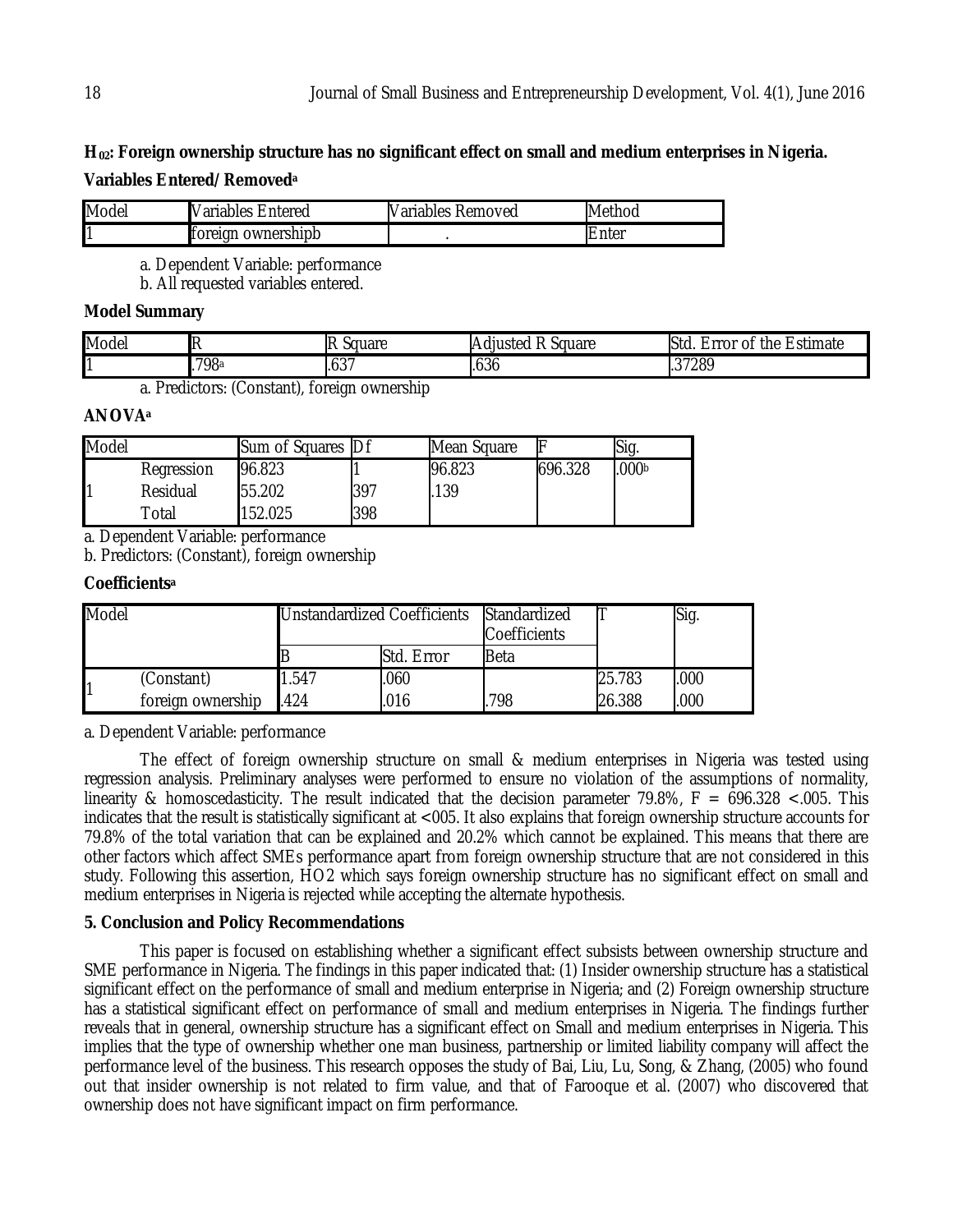As the research confirms a significant effect of ownership structure on business performance, ownership of Nigerian businesses needs to be therefore observed carefully by shareholders and stakeholders. This research, however, calls for additional studies into predominantly the significant sectors which are vital for economic development in Nigeria.

# **References**

- Adenikinju, O., and Ayorinde, F. (2001). *Ownership Structure, Corporate Governance and Corporate Performance: The Case of Nigerian Quoted Companies,* Report presented at the AERC biannual research workshop, Nairobi, May.
- Agyei, Albert and Appiah Richard Owusu (2014) "The Effect of Ownership Structure and Corporate Governance on Capital Structure of Ghanaian Listed Manufacturing Companies". International Journal of Academic Research in Accounting, Finance and Management Sciences. Vol. 4, No.1, January, pp. 109–118. Accessed Apr 29, 2016 from:

http://hrmars.com/hrmars\_papers/Article\_12\_The\_Effect\_of\_Ownership\_Structure\_and\_Corporate.pdf Aigboje, I. (2006). *Success Digest Extra*, Tues, June 6, 2006. pg. 10.

- Ajonbadi, H. A. (2001). The Efficacy of small-scale enterprises (SMEs): As a catalyst for Economic Growth, The Nigerian Experience. *Lagos Journal of Business,* LJB Vol. 2 No.1, pg. 131-143.
- Akabueze, B. (2002). *Financing small and medium enterprises (SMEs): The small and medium industries equity investment scheme (SMIEIS) option.* Paper delivered at e-week 2002 seminar, MUSON Centre, Lagos, Nigeria, 11-14 February 2002.
- Alonso-Bonis, S., and Andrés-Alonso, P. (2007). Ownership Structure and Performance in Large Spanish Companies: Empirical Evidence in the Context of an Endogenous Relation, *Corporate Ownership and Control*, 4(4), pp. 206- 216.
- Ariyo, D. (2008). Small Firms are the backbone of the Nigerian Economy. African Economic Analysis, *Academy Management Journal.* Vol 1, No 1.
- Arosa, Blanca, Txomin Iturralde and Amaia Maseda (2010) "Outsiders on the board of directors and firm performance: Evidence from Spanish non-listed family firms". *Journal of Family Business Strategy* 1. Pp. 236– 245. Accessed Apr 29, 2016 from:

https://www.ehu.eus/documents/2819611/2882007/Journal\_of\_family\_busniess\_strategy.pdf

- Arosa, Blanca, Txomin Iturralde and Amaia Maseda (2010) "Ownership Structure and Firm Performance in Non-Listed Firms: Evidence from Spain". Accessed Apr 29, 2016 from: https://www.ehu.eus/documents/2819611/2882007/Ownership\_structure\_and\_firm\_performance\_in\_non \_listed\_firms\_evidence\_from\_Spain.pdf
- Ayozie, D. O., and Latinwo, H. K. (2010). Entrepreneurial developments and Small Scale Industry Contribution to Nigerian National Development: A marketing Interface. *Information management and Business Review.* Vol. 1 No 2.
- Babajide, A. (2012). Effects of microfinance on micro and small enterprises (mses) growth in Nigeria. *Asian Economic and Financial Review,* 2(3): 463-477.
- Basyith, Abdul, Fitriya Fauzi, and Muhammad Idris (2015) "The Impact of Board Structure and Ownership Structure on Firm Performance: An Evidence from Blue Chip Firms Listed in Indonesian Stock Exchange". Corporate Ownership & Control / Volume 12, Issue 4, Summer. Accessed Apr 29, 2016 from:
- http://www.virtusinterpress.org/IMG/pdf/2-\_Basyith\_Fauzi\_Idris\_paper.pdf<br>Liu, O., Lu, J., Song, F. M., and Zhang, J. (2005). An Empirical Study of The Corporate Bai, C., Liu, Q., Lu, J., Song, F. M., and Zhang, J. (2005). An Empirical Study of Corporate Governance and Market Valuation in China, *Economic Research Journal,* 2, pp. 84-110*.*
- Barako, D. G., and Tower, G. (2006). Corporate Governance and Bank Performance: Does Ownership Matter? Evidence from Kenyan Banking Sector. *Corporate Ownership and Control,* 4(2), pp. 133 – 144.
- Bauweraerts, Jonathan and Colot, Olivier (2014) "Is Good Governance a Driver of Family Firm Performance?" *Asian Journal of Finance & Accounting.* Vol. 6 Issue 1, p110. June. Accessed Apr 29, 2016 from: http://connection.ebscohost.com/c/articles/95035963/good-governance-driver-family-firm-performance
- Bruce, Alistair, Trevor Buck and Brian G. M. Main (2005) "Top Executive Remuneration: A View from Europe". *Journal of Management Studies* 42:7 November.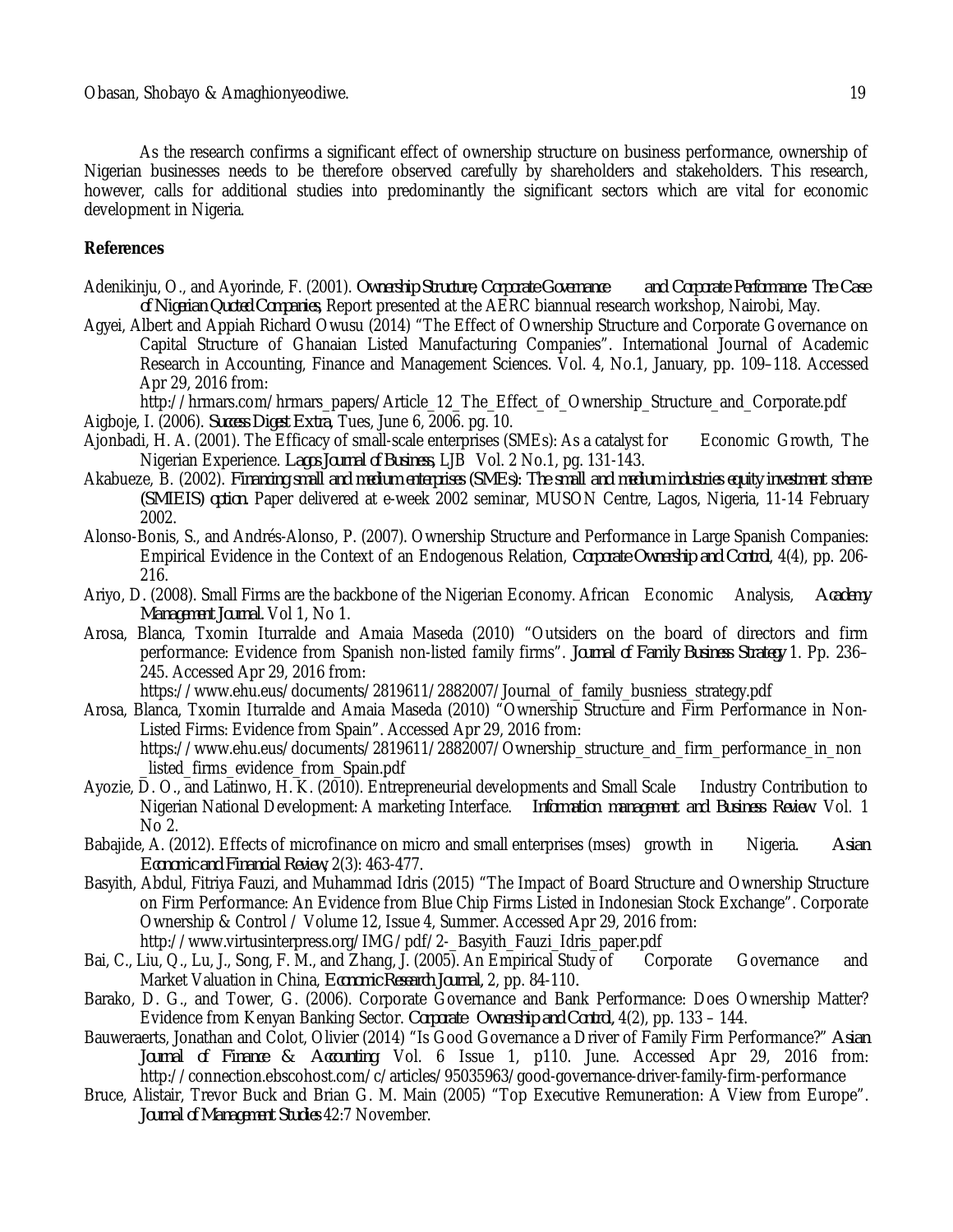- Carpenter, C. (2006). *Small and Medium Scale Enterprises (SMEs) finance in Nigeria: on Making Small Business Finance Profitable in Nigeria.* A paper presented on SMEs, held at Institute of Bankers, Lagos.
- Central bank of Nigeria (2014) "Micro, Small and Medium Enterprises Development Fund (MSMEDF) Guidelines". (Revised – August). Development Finance Department. Accessed Apr 29, 2016 from: http://www.cenbank.org/Out/2014/DFD/MSMEDF%20GUIDELINES%20%20.pdf
- Cohen, J. R., and Holder-Webb, L. L. (2006), Rethinking the Influence of Agency Theory in the Accounting Academy, *Issues in Accounting Education,* 21(1), pp. 17-39.
- Demsetz, H., and Villalonga, B. (2001). Ownership Structure and CorporatePerformance, *Journal of Corporate Finance,* 7, pp. 209-233*.*
- Farooque, O. A., Zijl, T. V., Dunstan, K., and Karim, A. W. (2007). Ownership Structure and Corporate Performance: Evidence from Bangladesh, *Asian Journal of Accounting and Economics, 14*, pp. 127-150.
- Griffith, R., Redding, S., and Simpson, H. (2004). Foreign ownership and productivity: new evidence from the service sector and the RandD lab, *Oxford Review ofEconomic Policy*, 20, 440 - 456.
- Gursoy, G., and Aydogan, K. (2002). Equity Ownership Structure, Risk Taking, and Performance. *Emerging Markets, Finance and Trade*. 38 (6), pp 6-25.
- Hamad, Salah Ben and Afef Karoui (2011) "The SMEs Governance Mechanisms Practices and Financial Performance: Case of Tunisian Industrial SMEs". International Journal of Business and Management. Vol. 6, No. 7; July. Accessed Apr 29, 2016 from:

http://www.ccsenet.org/journal/index.php/ijbm/article/viewFile/11200/7971

- International Labour Organisation (ILO) (2005). "Assessment the Influence of the Business Environment on Small Enterprise Employment: An Assessment Guide", Geneva 22, Switzerland, ILO Publications.
- Jensen, M. C., and Meckling, W. H. (1976). Theory of the Firm: Managerial Behaviour, Agency Costs, and Ownership<br>Structure, Journal of Financial Economics, 3, pp. 305-360. Structure, *Journal of Financial Economics*, 3, pp.
- Kuteyi, D. (2013). *Multiple Charges Stifle SMEs' Growth.* The Nation Newspapers, Nov. 18.
- Lee, S. M., and Ryu, K. (2003). *Management ownership and Firm's Value: An Empirical Analysis Using Panel data,* The Institute of Social and Economic Research Discussion Paper, 593, Osaka University,. http://www.iser.osaka u.ac.jp/library/dp/2003/DP0593.pdf
- Lins, K. V. (2002). *Equity Ownership and Firm Value in Emerging market,* SSRNWorking Paper Series, 214909, http://SSRN.com.
- Mehran, H. (1995). Executive Compensation Structure, Ownership and Firm Performance, *Journal of Financial Economics*, 38(2), 163-184.
- Muritala, T. A., Awolaja, A. M., and Bako, Y. A. (2012). Impact of Small and Medium Enterprises on Economic Growth and Development. *American Journal of Business and Management.* Vol.1 No 1.
- Musamali, M. M., and Tarus, D. K. (2013). Does firm profile influence financial access among small and medium enterprises in kenya?. *Asian Economic and Financial Review,* 3(6): 714-723.
- Ojo, A. T. (2003). *Partnership and strategic alliance effective sme development, small and medium enterprises development and smieis:* Effective implementation strategies. Lagos: CIBN Press Ltd.
- Osuagwu, L. (2001). *Small Business and Entrepreneurship Management.* Surulere, Lagos: Grey Resources Limited.
- Pinto, António Pedro Soares and Mário Gomes Augusto (2014) "Are There Non-linear Relationships between Ownership Structure and Operational Performance? Empirical Evidence from Portuguese SMEs Using Dynamic Panel Data". International Journal of Business Administration Vol. 5, No. 3; Accessed Apr 29, 2016 from: http://www.sciedu.ca/journal/index.php/ijba/article/view/4806/2793<br>ky, A. (2003). Ownership Concentration and Performance in Ukraine's Privatized Enterprises. *IMF Staff*
- Pivovarsky, A. (2003). Ownership Concentration and Performance in Ukraine's. *Papers,* 50(1), pp. 10 – 42.
- Randøy, Trond and Sanjay Goel (2003) "Ownership structure, founder leadership, and performance in Norwegian SMEs: implications for financing entrepreneurial opportunities". Journal of Business Venturing 18 619 –637. Accessed Apr 29, 2016 from:

https://www.researchgate.net/publication/222324548\_Ownership\_Structure\_Founder\_Leadership\_and\_Per formance\_in\_Norwegian\_SMEs\_Implications\_for\_Financing\_Entrepreneurial\_Opportunities

Reese, W., and Weisback, M. (2001). *Protection of minority shareholder interests, cross listings in the United States, and subsequent equity offerings,* NBER Working Paper, 8164.http://citec.repec.org/rss/nbrnberwo8164.xml